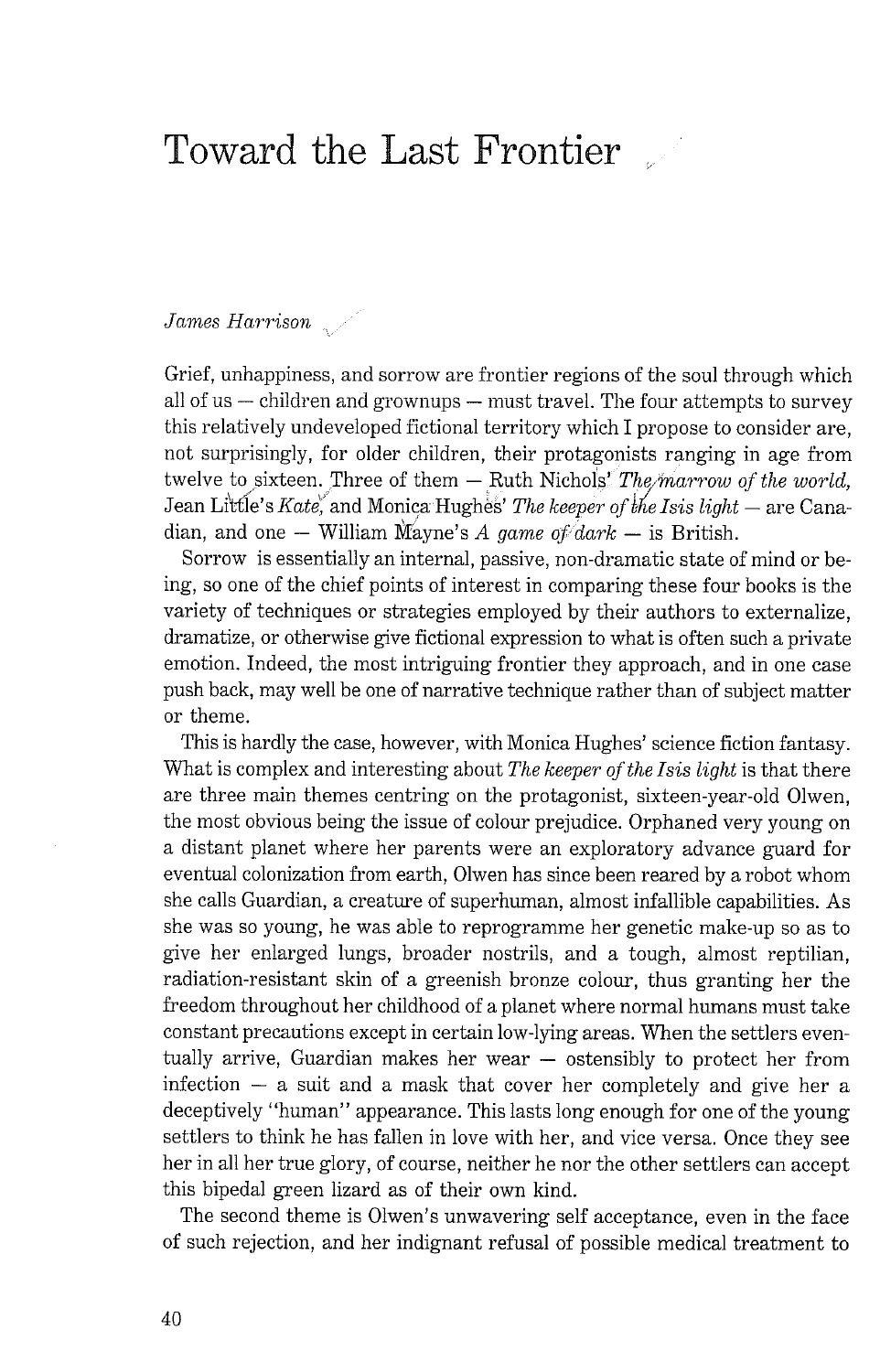restore her to normal human form and to dependence on protective clothing and breathing apparatus over much of the planet's surface. But what is perhaps of most lasting interest is her expanding awareness as to the nature and possibilities of human relationships. For many years she has encountered nothing but the placid, even-keel, entirely reasonable responses of her emotionlessly perfect Guardian. Nevertheless, she has been vaguely aware of something missing. The song of the mountain lark, for instance, "was the most beautiful sound on Isis, and yet, in some strange way Olwen could not understand, the beauty seemed to be full of pain. It left her with a strange, aching emptiness ..., as if she lacked something terribly important, and did not even know what it was."<sup>1</sup> With the settlers' arrival, of course, she begins to realize what has been missing. "Laughter! Guardian never laughed . . . There was a funny feeling inside her, an empty wrenchng sort of ache. It was a bit like the way she felt at the song of the upland lark. She suddenly felt she wanted to cry" (p. 20). And soon enough she does cry. But she is glad of even that experience. So much so that, at the end of the book, when it occurs to her that Guardian will long outlive her and be left alone, and he replies that he does not have the capacity to feel emotion or be lonely, she responds in a whisper, "Poor Guardian."

In turning to Ruth Nichols' *The marrow of the world,* we move from parable, verging on allegory at times, to fantasy verging (as all fantasy aspires to verge) on myth. Linda, adopted as an infant foundling of totally unknown parentage, is magically snatched back into the "other" world of her birth, together (by a miscalculation) with her earthly cousin Philip. There she discovers that she is a half-witch, and becomes involved in an evil quest for enough of the marrow of the world to keep her ailing half-sister (who is a "whole" witch) alive. In some ways the book lacks tension, since once the children encounter the good wizard king of this other world, about two-thirds of the way through the story, the reader senses that the latter is in more than sufficient control of whatever may happen. Yet, as always, the true quest is for self-knowledge.

Linda, who has always been a tempestuous misfit of a child, in fact finds herself increasingly at home in this new world  $-$  increasingly aware of affinities with it, and also of new, magical powers. Yet the experience proves to be a terrifying one. For her sister has convinced her that her only options are to be killed by or to help overthrow and kill the witch-hating king. And unlike Olwen, unshaken in her acceptance of and pride in a self so well adapted to her native planet, Linda fears and dislikes the new self which she feels emerging in response to her native world. She can see no escape. The book is clearly a Canadian fantasy in many interesting respects, not least of which is that, like Morag in *The diviners,* Linda eventually discovers that her true roots are to be found in her adopted rather than her ancestral home. But the period of time she spends in that other world, where she tries to reject what she increasingly and despairingly feels is her true self, is also obviously a metaphor for an extreme if not pathological case of someone who senses herself becoming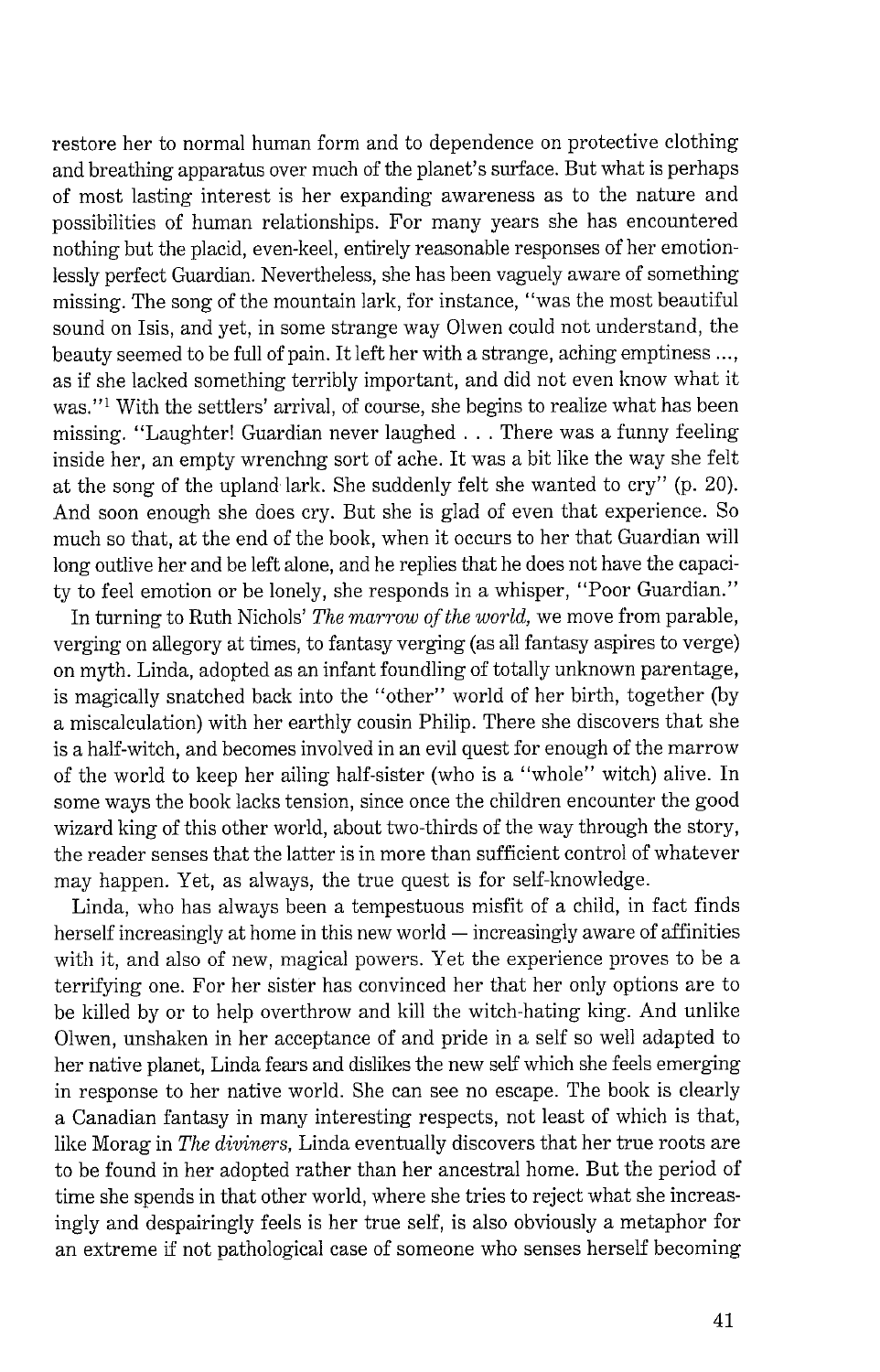increasingly alienated from a world and a way of life she wants to belong to, and increasingly but helplessly mistrustful of the new self she seems to be turning into.

All this we watch taking place from Philip's point of view  $-$  Philip who must follow the headstrong Linda further and further, deeper and deeper on her misguided quest, just in order to be there when she needs his help.<sup>2</sup> On one level, therefore, the novel is a moving, frightening account of helplessness in the face of a loved one who desperately needs but cannot or will not accept one's help. Beyond that, however, and the more intensely felt for being unspoken, there is Linda's deepening terror at not being able to accept what she yearns for. There is some failure, I still feel, to find an adequately exciting external equivalent (an "objective correlative," if you will) for inner tension. Yet the book remains a brave attempt to embody, in a narrative of metaphoric or almost mythic form, those inner fears and sorrows we are not ready or able<br>to articulate any more overtly — to create what Bettelheim might term a fairy tale for adolescents.

Jean Little and her protagonist have no such hang-ups about overt articulation. The story is told in the first person, by Kate, and the resulting self-exploration and self-revelation is augmented memorably by the poems Kate writes. $3$  At one point Little even neatly inverts the insistence of post-modernists on the fictiveness of what they write by having Kate argue that, if it were fiction she was writing, this would be where . . . . "But I'm not making it up, and that isn't what happened." $4$  All of which helps the book to remind us of the extent to which, if on the one hand we live and come to terms with ourselves through dreams, symbols, and myths, on the other we do so equally through narration  $-$  narration and all the selection, the analysis, the passing of judgments, the censorship, the revision, and the clarification which such a process involves.<sup>5</sup> We recount our experiences to each other, improving on them, tidying them up, giving them shape and point as seems necessary. We go over, or recount to ourselves, our moments of triumph or humiliation, and thereby analyze for future reference what went right or wrong. We rehearse what we are going to say to so and so about such and such, and afterwards rehearse what we should have said but didn't. We spend much longer, in fact, anticipating and/or recalling most of the important events in our lives than we do in living them. And *Kate*  enables us to extend the range of such narrational learning experience vicariously.

For the book is full of living and learning experiences. For instance, whether through the long-standing, secret sorrow of Kate's father over the break with his family and his religion, or the short-term but no less bitter estrangement between Kate and her friend Emily (an estrangement which is a double learning experience for Kate, since it helps her to understand her father's situation), we learn the importance of keeping the lines of communication open, of not retreating into a hurt silence. But we learn not by being told but by sharing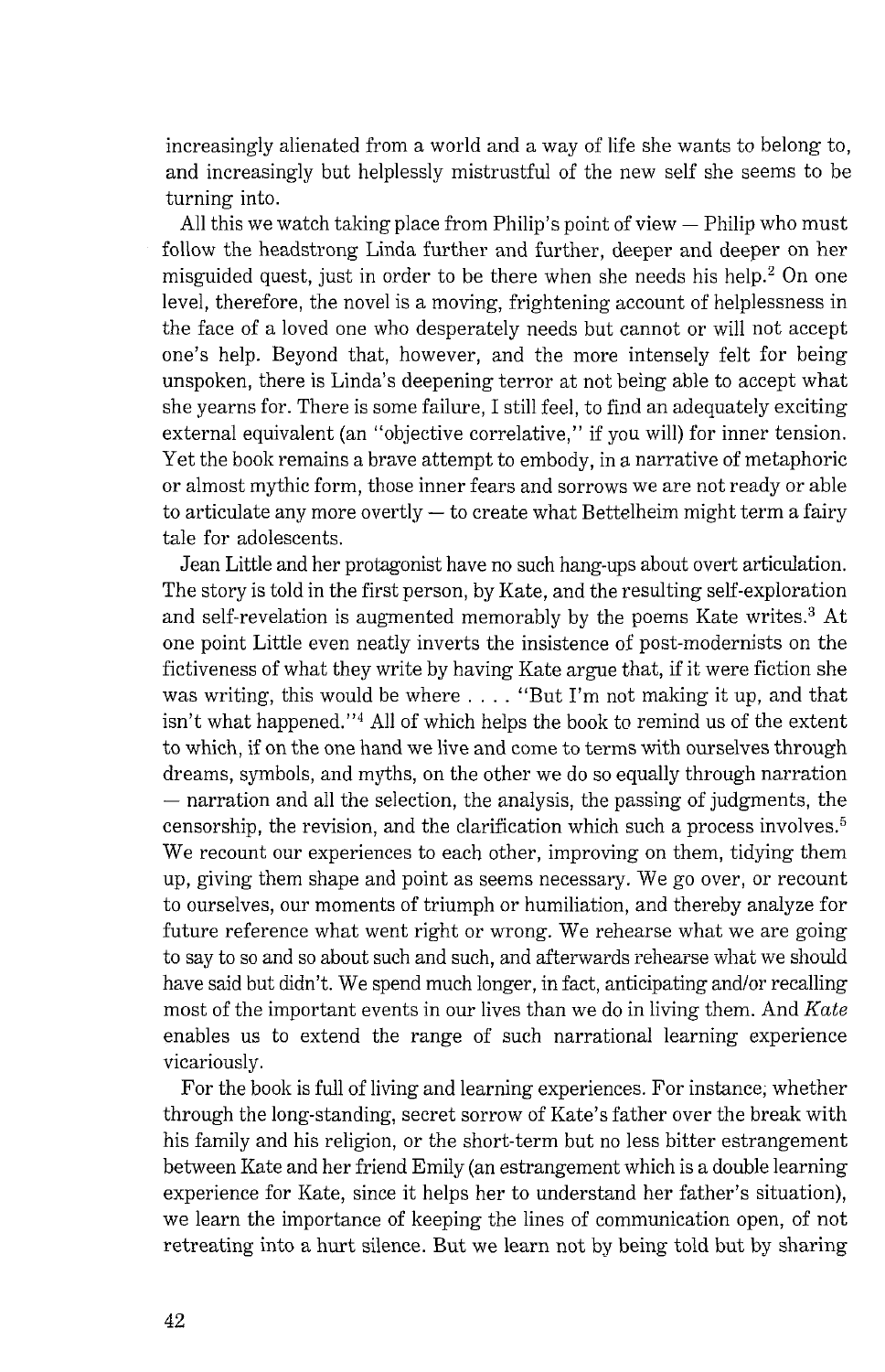in Kate's retrospective analysis, until it becomes almost like our own  $-$  the one we undertake every day and every night, drifting off to sleep.

If Monica Hughes' parable depicts her unhappy protagonist greeting rejection and sorrow with an unshaken sense of self-worth, and if Ruth Nichols depicts unhappiness and self-dislike feeding on one another almost to the point of breakdown, all within the setting of an archaically mythic world such as Tolkien and Le Guin create, and finally if Jean Little has her heroine discuss, analyze, and resolve in thought, word, and deed "sorrow's springs" (which are, you will remember, "the same") in both her father's life and her own, then William Mayne in A *game* of *dark* goes some way toward combining most of these characteristics in a single story.

Nearly fifteen-year-old Donald is having trouble relating to his aging invalid father, largely as a result of the latter's unlovely and puritanically rigid Methodism. Unable to bear the resulting tensions, and resenting the undeserved guilt inherent in his situation, Donald is leading a double life, slipping in and out of this world and yet another quasi-medieval world as if in and out of waking and dreaming, without being clear which is which. But these are no romanticized Middle Ages. Discomfort, cold, and hunger vie with danger for our attention. Even the dragon that must be fought off, and finally killed ingloriously, is a revolting ninety-foot worm that moves by expanding and contracting its body, and leaves a trail of foul smelling, poisonous slime. Clearly Donald is indulging in no ordinary escapism. Rather, the degrading harshness of physical existence in his other life seems an exaggerated embodiment, almost a parody, of what he must bear emotionally in this life. yet, insofar as he finds himself able to choose between lives, he chooses "the one with less shame and guilt to it. $6$  For, despite the parallelism, the fable within the fabulous (and mercifully this stops short of such facile allegorizing as "dragon equals daddy"), what is finally insisted on most strongly is that, despite the hardships, the seemingly insurmountable frustrations, the disgusting danger, and the final dishonour of victory, there is the possibility in that other world of changing things for the better and of achieving something. As much at his wits' end as Linda, Donald clings with Olwenlike tenacity to his self-esteem.

Alongside the dreamlparablelmyth, however, runs the day-to-day life of school and homework, of friends and neighbours, of visits to the hospital and trying not to offend  $-$  even trying to love  $-$  a dying father who once used to make racing-car noises as he played with his young son and chased him in his wheelchair. Most important, there is  $talk - talk$  that communicates and  $talk$ that fails to communicate, talk that makes things clear and talk that leaves things more confused than ever. It is almost as if *The marrow of the world*  and *Kate* had been interleaved so as to read as a single work. For the transitions are so smoothly managed that it is clearly of one life that we are reading. And though the marked differences of mood between the two modes of existence  $-$  on the one hand an easy-going, hopeless despair, and on the other a desperate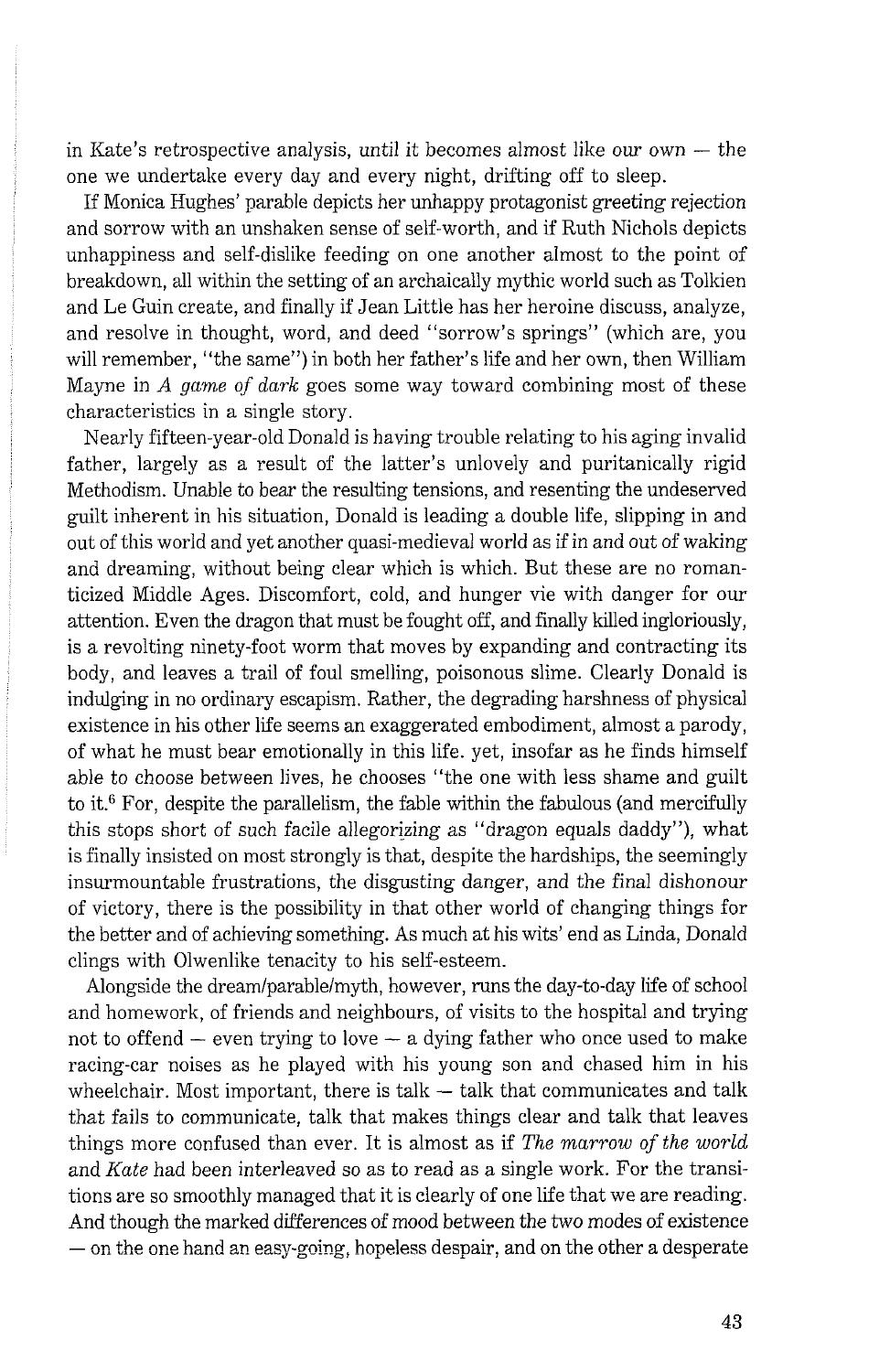coming to grips with hardships and peril  $-$  though they mount in separate, parallel curves, they reach a simultaneous, integrated resolution. Moreover, without a single word of authorial comment on what he is doing, Mayne convinces us that what we are watching and listening to is realism and talk taking us as far as they can in real life, and that at about the point where dreams and nightmares and delusions (or fantasy) take over in real life, so they do in fiction.

It becomes apparent, particularly in *The marrow of the world* and *A game* of *dark,* that we are often at least as near to the frontier between sanity and insanity as to that between life and death  $-$  except, of course, that there is no such hard and fast line between the sane and the insane as between the quick and the dead. Therefore, in addition to the ingenuity and tact needed to present the peculiarly private emotions involved in all these novels, there are additional demands made on the writer if the shifting and often abnormal states of mind of a Donald or a Linda are to be captured convincingly. Extending such an argument, moreover, if the very world we live in elicits extraordinary tactics from the writers of adult fiction, why not from those of children's fiction? I grow impatient when my own children tell me it is harder for them to be teenagers than it was for me. They use this argument as an excuse for practically anything. But all the same, it *is* harder. And *I* am sometimes at least as intrigued, dazzled, and captivated by the technical aspects of certain boolcs for children as I am by those in avant-grade writing for adults. I think, particularly, of a writer like Alan Garner, whose command of dialogue in *The owl service* and *Red shift* rivals that of Pinter and Stoppard. Moreover, the way Garner ruthlessly eliminates all traces of the narrator's voice in both books, yet at the same time emphasizes their essential fictiveness by brilliantly manipulating the levels of his narration, juggling in the one case with myth and naturalism and in the other with three different time frames, makes many post-modernists seem like quaint Victorian throw-backs.

And yet, and yet, though I am almost as convinced of the need for such dexterity in the case of *The owl service* as I am in that of A *game of dark*, I find that *Red shijt* comes close to a mere exercise of ingenuity. At which point I recall the relief of that silent and oh so moral majority in some of my classes if, along with Mayne or Garner, I have put on my course list Morley Callaghan's Luke Baldwin's vow. Here at last is an author they can feel at home with. Here at last is an author who, not so much through what he says as through the way he says it, is familiar, reassuring, secure.

Auden talks of "resisting the temptations/ To skyline operations" along the frontier. We are right to rejoice over and celebrate those who push back the frontiers of children's literature — the frontiers of both content and technique, since in so many cases the one operation depends on the other. We are even right to give them Carnegie Medals and Newbery Awards. But we do need to remember that majority of the child population  $-$  that majority, even, of